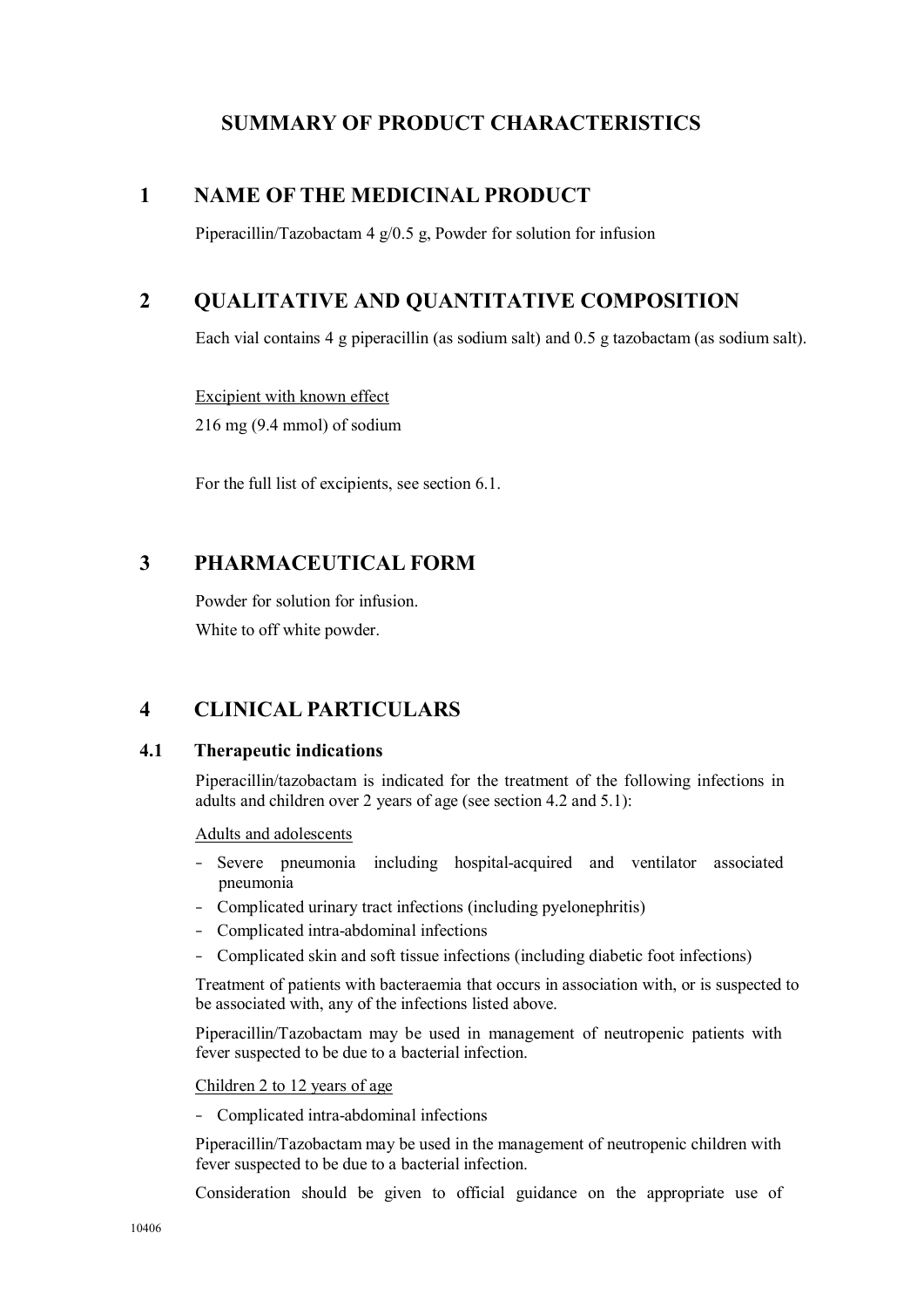antibacterial agents.

#### **4.2 Posology and method of administration**

#### **Posology**

The dose and frequency of Piperacillin/Tazobactam depends on the severity and localisation of the infection and expected pathogens.

*Adult and adolescent patients*

#### *Infections*

The usual dose is 4g piperacillin / 0.5g tazobactam given every 8 hours.

For nosocomial pneumonia and bacterial infections in neutropenic patients, the recommended dose is 4g piperacillin / 0.5g tazobactam administered every 6 hours. This regimen may also be applicable to treat patients with other indicated infections when particularly severe.

The following table summarises the treatment frequency and the recommended dose for adult and adolescent patients by indication or condition:

| <b>Treatment frequency</b> | Piperacillin/Tazobactam $4g / 0.5g$                                            |
|----------------------------|--------------------------------------------------------------------------------|
| Every 6 hours              | Severe pneumonia                                                               |
|                            | Neutropenic adults with fever suspected to be due to a<br>bacterial infection. |
| Every 8 hours              | Complicated urinary tract infections (including<br>pyelonephritis)             |
|                            | Complicated intra-abdominal infections                                         |
|                            | Skin and soft tissue infections (including diabetic foot<br>infections)        |

*Renal impairment*

The intravenous dose should be adjusted to the degree of actual renal impairment as follows (each patient must be monitored closely for signs of substance toxicity; medicinal product dose and interval should be adjusted accordingly).

| Creatinine clearance<br>(ml/min) | Piperacillin/Tazobactam (recommended dose)         |
|----------------------------------|----------------------------------------------------|
| >40                              | No dose adjustment necessary                       |
| $20-40$                          | Maximum dose suggested: $4g / 0.5g$ every 8 hours  |
| < 20                             | Maximum dose suggested: $4g / 0.5g$ every 12 hours |

For patients on haemodialysis, one additional dose of piperacillin / tazobactam 2g / 0.25g should be administered following each dialysis period, because haemodialysis removes 30%-50% of piperacillin in 4 hours.

*Hepatic impairment*

No dose adjustment is necessary (see section 5.2).

*Dose in elderly patients*

No dose adjustment is required for the elderly with normal renal function or creatinine clearance values above 40 ml/min.

*Paediatric population (2-12 years of age)* 

*Infections*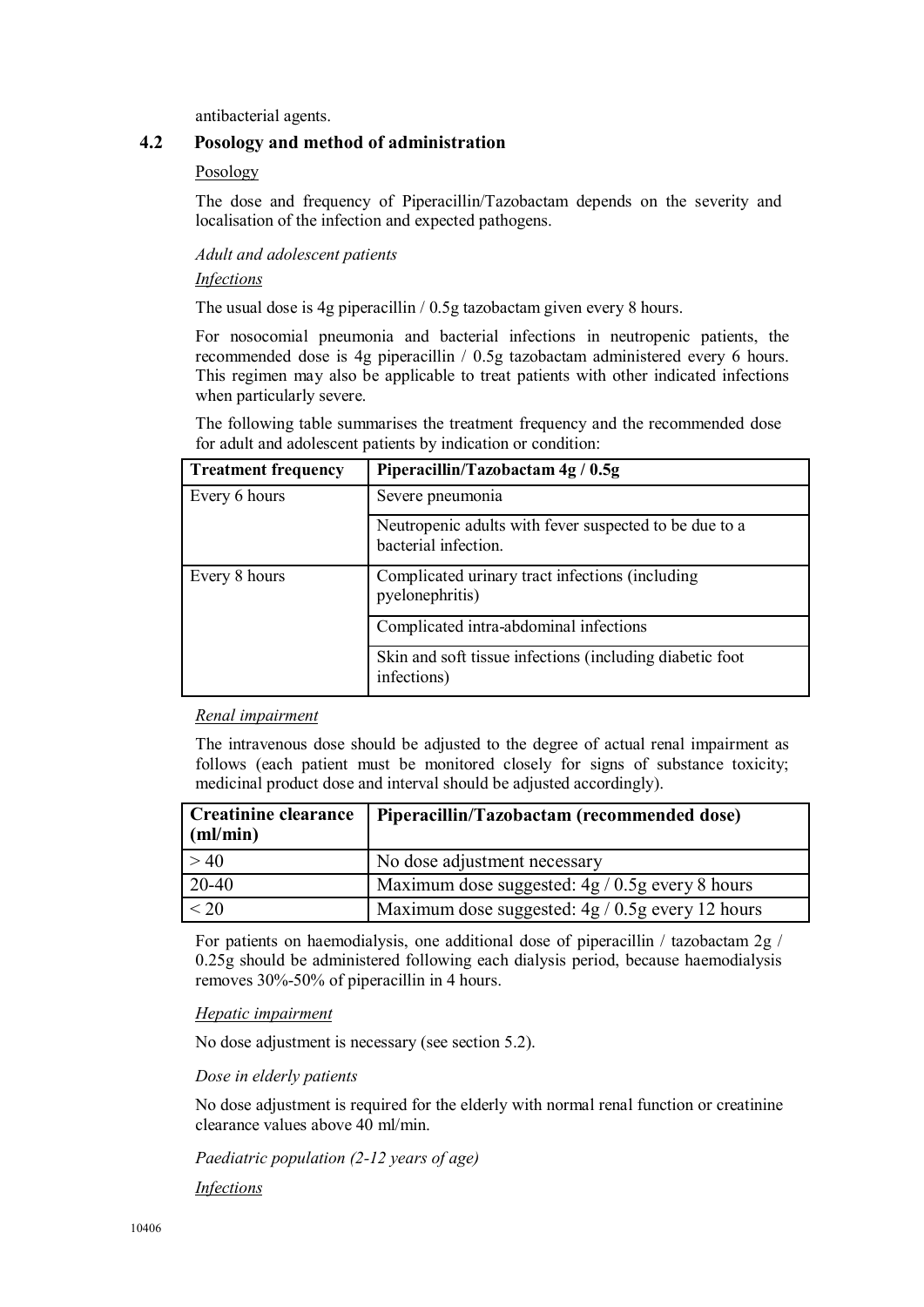The following table summarises the treatment frequency and the dose per body weight for paediatric patients 2-12 years of age by indication or condition:

| Dose per weight and treatment frequency                                      | Indication / condition                                                             |
|------------------------------------------------------------------------------|------------------------------------------------------------------------------------|
| 80mg Piperacillin / 10mg Tazobactam per kg<br>body weight / every 6 hours    | Neutropenic children with fever<br>suspected to be due to bacterial<br>infections* |
| 100mg Piperacillin / 12.5mg Tazobactam per<br>kg body weight / every 8 hours | Complicated intra-abdominal infections*                                            |

\* Not to exceed the maximum  $4g / 0.5g$  per dose over 30 minutes.

#### *Renal impairment*

The intravenous dose should be adjusted to the degree of actual renal impairment as follows (each patient must be monitored closely for signs of substance toxicity; medicinal product dose and interval should be adjusted accordingly):

| Creatinine clearance (ml/min) | Piperacillin/Tazobactam                                         |
|-------------------------------|-----------------------------------------------------------------|
|                               | (recommended dose)                                              |
| > 50                          | No dose adjustment needed.                                      |
| $\leq 50$                     | $70mg$ Piperacillin / 8.75 mg Tazobactam / kg every<br>8 hours. |

For children on haemodialysis, one additional dose of 40mg piperacillin / 5mg tazobactam / kg should be administered following each dialysis period.

#### *Use in children aged below 2 years*

The safety and efficacy of Piperacillin/Tazobactam in children 0- 2 years of age has not been established.

No data from controlled clinical studies are available.

#### Treatment duration

The usual duration of treatment for most indications is in the range of 5-14 days. However, the duration of treatment should be guided by the severity of the infection, the pathogen(s) and the patient's clinical and bacteriological progress.

#### Route of administration

Piperacillin/Tazobactam 2g/ 0.25g is administered by intravenous infusion (over 30 minutes).

Piperacillin/Tazobactam 4g/ 0.5g is administered by intravenous infusion (over 30 minutes).

For reconstitution instructions, see section 6.6.

#### **4.3 Contraindications**

Hypersensitivity to the active substances, any other penicillin-antibacterial agent or to any of the excipients.

History of acute severe allergic reaction to any other beta-lactam active substances (e.g. cephalosporin, monobactam or carbapenem).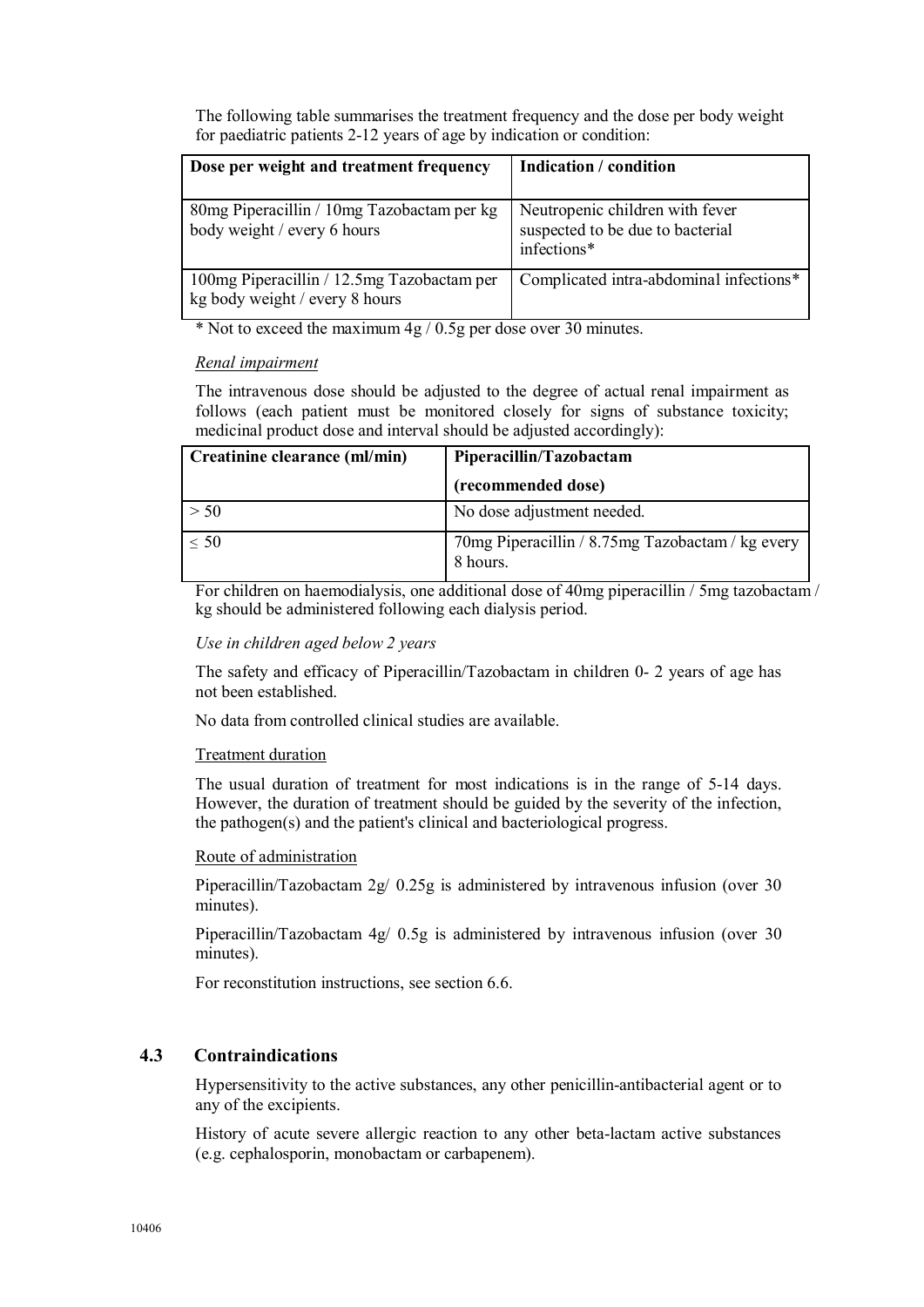#### **4.4 Special warnings and precautions for use**

The selection of piperacillin / tazobactam to treat an individual patient should take into account the appropriateness of using a broad-spectrum semi-synthetic penicillin based on factors such as the severity of the infection and the prevalence of resistance to other suitable antibacterial agents.

Before initiating therapy with piperacillin/tazobactam, careful inquiry should be made concerning previous hypersensitivity reactions to penicillins, other beta-lactam agents (e.g. cephalosporin, monobactam or carbapenem) and other allergens. Serious and occasionally fatal hypersensitivity (anaphylactic/ anaphylactoid [including shock]) reactions have been reported in patients receiving therapy with penicillins including piperacillin/tazobactam. These reactions are more likely to occur in persons with a history of sensitivity to multiple allergens. Serious hypersensitivity reactions require the discontinuation of the antibiotic, and may require administration of epinephrine and other emergency measures.

Piperacillin/Tazobactam may cause severe cutaneous adverse reactions, such as Stevens-Johnson syndrome, toxic epidermal necrolysis, drug reaction with eosinophilia and systemic symptoms, and acute generalised exanthematous pustulosis (see section 4.8). If patients develop a skin rash they should be monitored closely and Piperacillin/Tazobactam discontinued if lesions progress.

Antibiotic-induced pseudomembranous colitis may be manifested by severe, persistent diarrhoea which may be life-threatening. The onset of pseudomembranous colitis symptoms may occur during or after antibacterial treatment. In these cases Piperacillin/Tazobactam should be discontinued.

Therapy with Piperacillin/Tazobactam may result in the emergence of resistant organisms, which might cause super-infections.

Bleeding manifestations have occurred in some patients receiving beta-lactam antibiotics. These reactions sometimes have been associated with abnormalities of coagulation tests such as clotting time, platelet aggregation and prothrombin time, and are more likely to occur in patients with renal failure. If bleeding manifestations occur, the antibiotic should be discontinued and appropriate therapy instituted.

Leukopenia and neutropenia may occur, especially during prolonged therapy; therefore, periodic assessment of haematopoietic function should be performed.

As with treatment with other penicillins, neurological complications in the form of convulsions may occur when high doses are administered, especially in patients with impaired renal function.

Hypokalaemia may occur in patients with low potassium reserves or those receiving concomitant medications that may lower potassium levels; periodic electrolyte determinations may be advisable in such patients.

#### **Renal Impairment**

Due to its potential nephrotoxicity (see section 4.8), piperacillin/tazobactam should be used with care in patients with renal impairment or in hemodialysis patients. Intravenous dosages and administration intervals should be adjusted to the degree of renal function impairment (see section 4.2).

In a secondary analysis using data from a large multicenter, randomizedcontrolled trial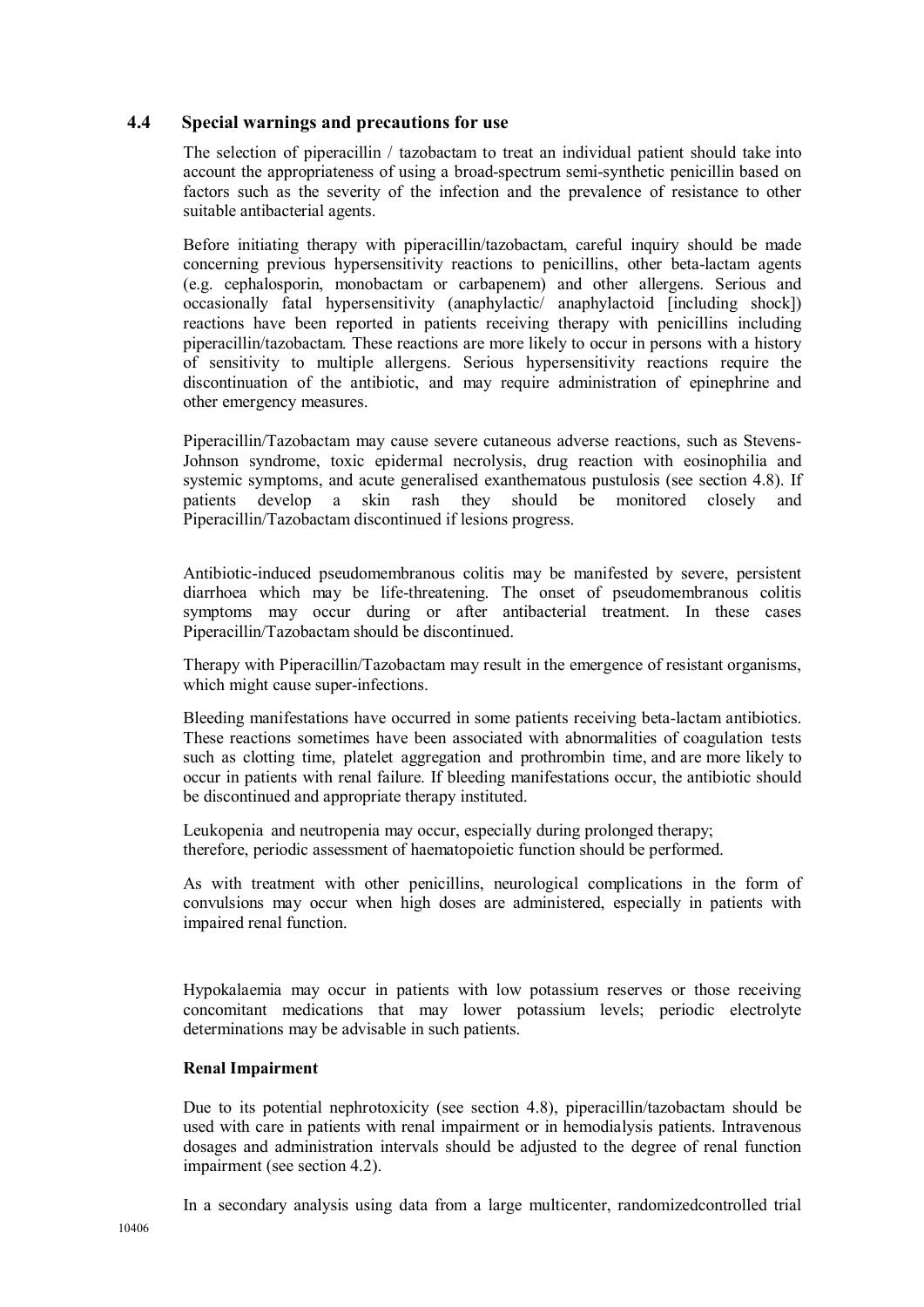when glomerular filtration rate (GFR) was examined after administration of frequently used antibiotics in critically ill patients, the use of piperacillin/tazobactam was associated with a lower rate of reversible GFR improvement compared with the other antibiotics. This secondary analysis concluded that piperacillin/tazobactam was a cause of delayed renal recovery in these patients.

Combined use of piperacillin/tazobactam and vancomycin may be associated with an increased incidence of acute kidney injury (see section 4.5).

#### **Haemophagocytic lymphohistiocytosis (HLH)**

Cases of HLH have been reported in patients treated with piperacillin/tazobactam, often following treatment longer than 10 days. HLH is a life-threatening syndrome of pathologic immune activation characterised by clinical signs and symptoms of an excessive systemic inflammation (e.g. fever, hepatosplenomegaly, hypertriglyceridaemia, hypofibrinogenaemia, high serum ferritin, cytopenias and haemophagocytosis). Patients who develop early manifestations of pathologic immune activation should be evaluated immediately. If diagnosis of HLH is established, piperacillin/tazobactam treatment should

#### **Sodium content**

be discontinued.

This medicinal product contains 216 mg sodium per vial of Piperacillin/Tazobactam 4 g/0.5 g, equivalent to 10.8 % of the WHO recommended maximum daily intake for sodium. The maximum daily dose of this product is equivalent to 43.2 % of the WHO recommended maximum daily intake for sodium. Piperacillin/Tazobactam is considered high in sodium. This should be particularly taken into account for those on a low salt diet.

#### **4.5 Interaction with other medicinal products and other forms of interaction**

#### Non-depolarising muscle relaxants

Piperacillin when used concomitantly with vecuronium has been implicated in the prolongation of the neuromuscular blockade of vecuronium. Due to their similar mechanisms of action, it is expected that the neuromuscular blockade produced by any of the non-depolarising muscle relaxants could be prolonged in the presence of piperacillin.

#### Oral anticoagulants

During simultaneous administration of heparin, oral anticoagulants and other substances that may affect the blood coagulation system including thrombocyte function, appropriate coagulation tests should be performed more frequently and monitored regularly.

#### **Methotrexate**

Piperacillin may reduce the excretion of methotrexate, therefore, serum levels of methotrexate should be monitored in patients to avoid substance toxicity.

#### Probenecid

As with other penicillins, concurrent administration of probenecid and piperacillin/ tazobactam produces a longer half-life and lower renal clearance for both piperacillin and tazobactam; however, peak plasma concentrations of either substances are unaffected.

#### Aminoglycosides

Piperacillin, either alone or with tazobactam, did not significantly alter the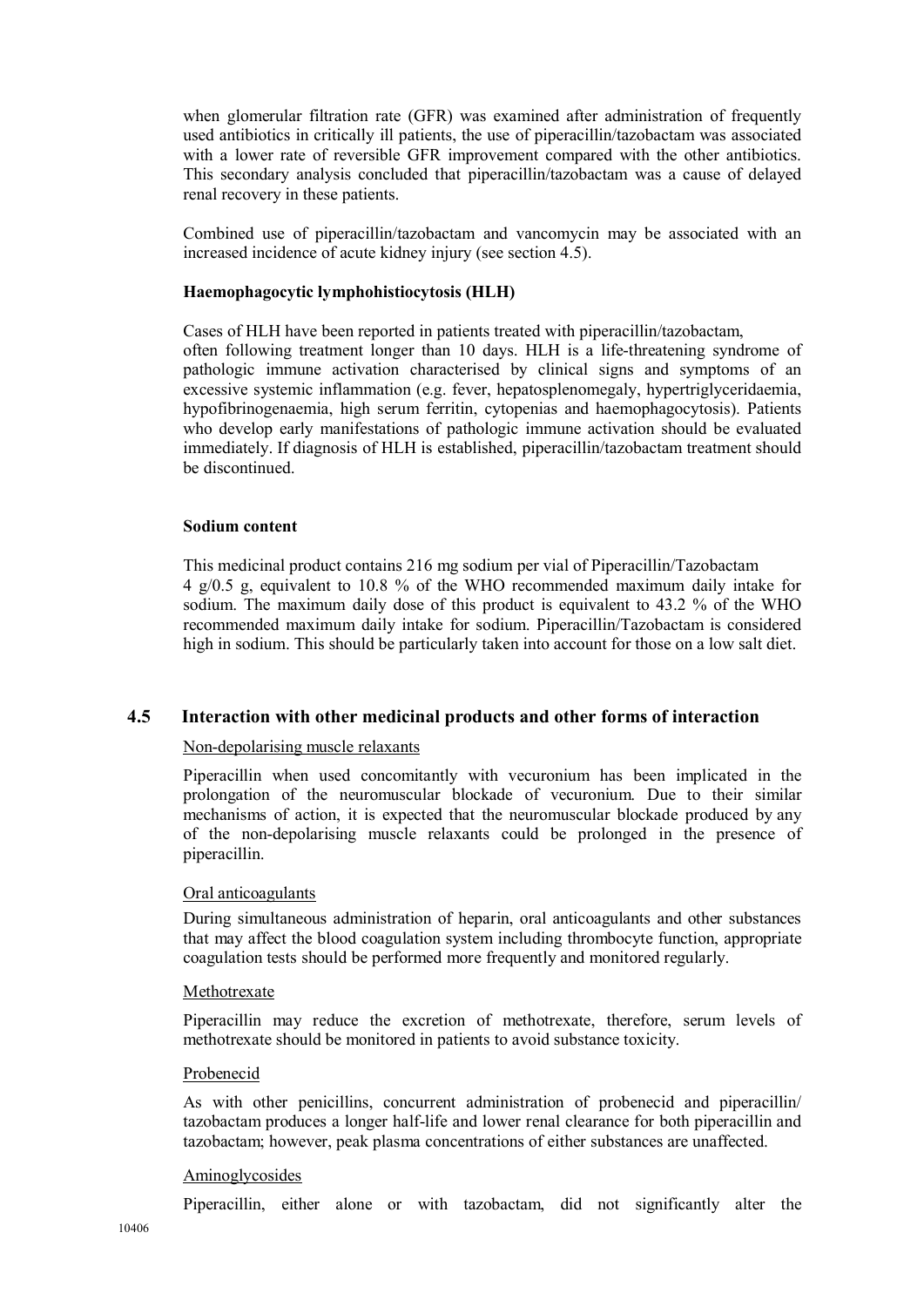pharmacokinetics of tobramycin in subjects with normal renal function and with mild or moderate renal impairment. The pharmacokinetics of piperacillin, tazobactam, and the M1 metabolite were also not significantly altered by tobramycin administration.

The inactivation of tobramycin and gentamicin by piperacillin has been demonstrated in patients with severe renal impairment.

For information related to the administration of piperacillin / tazobactam with aminoglycosides please refer to sections 6.2 and 6.6.

#### Vancomycin

Studies have detected an increased incidence of acute kidney injury in patients concomitantly administered piperacillin / tazobactam and vancomycin as compared to vancomycin alone (see section 4.4). Some of these studies have reported that the interaction is vancomycin dose-dependent.

No pharmacokinetic interactions have been noted between piperacillin / tazobactam and vancomycin.

#### Effects on laboratory tests

Non-enzymatic methods of measuring urinary glucose may lead to false-positive results, as with other penicillins. Therefore, enzymatic urinary glucose measurement is required under Piperacillin/Tazobactam therapy.

A number of chemical urine protein measurement methods may lead to false-positive results. Protein measurement with dip sticks is not affected.

The direct Coombs test may be positive.

Bio-Rad Laboratories *Platelia Aspergillus* EIA tests may lead to false-positive results for patients receiving Piperacillin-Tazobactam. Cross-reactions with non-*Aspergillus*  polysaccharides and polyfuranoses with Bio-Rad Laboratories *Platelia Aspergillus*  EIA test have been reported.

Positive test results for the assays listed above in patients receiving Piperacillin/Tazobactam should be confirmed by other diagnostic methods.

#### **4.6 Fertility, pregnancy and lactation**

#### Pregnancy

There are no or a limited amount of data from the use of piperacillin/tazobactam in pregnant women.

Studies in animals have shown developmental toxicity, but no evidence of teratogenicity, at doses that are maternally toxic (see section 5.3).

Piperacillin and tazobactam cross the placenta. Piperacillin/tazobactam should only be used during pregnancy if clearly indicated, i.e. only if the expected benefit outweighs the possible risks to the pregnant women and foetus.

#### Breast-feeding

Piperacillin is excreted in low concentrations in human milk, tazobactam concentrations in human milk have not been studied. Women who are breast-feeding should be treated only if the expected benefit outweighs the possible risk to the woman and child.

#### **Fertility**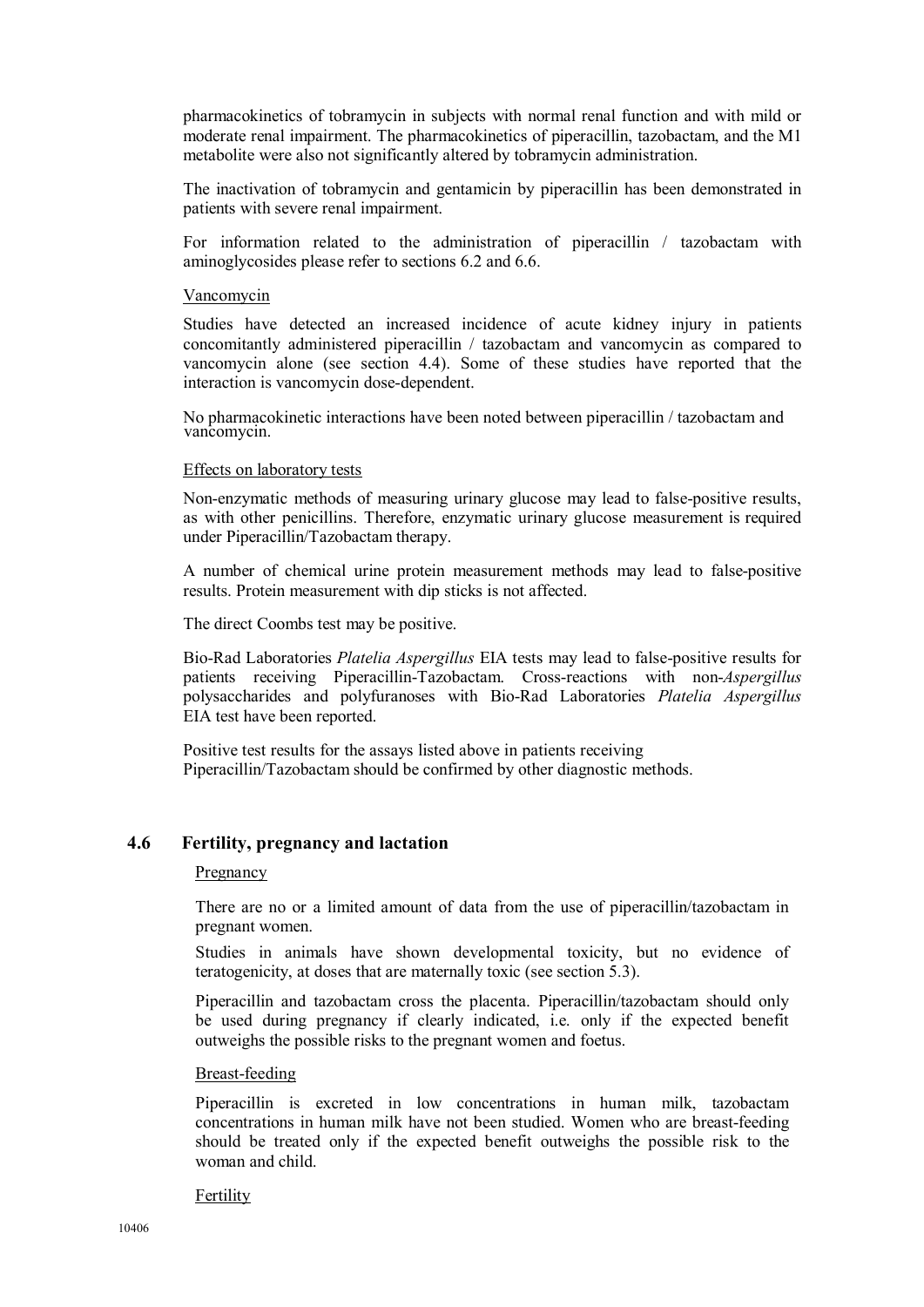A fertility study in rats showed no effect on fertility and mating after intraperitoneal administration of tazobactam or the combination piperacillin/ tazobactam (see section 5.3).

#### **4.7 Effects on ability to drive and use machines**

No studies on the effects on the ability to drive and use machines have been performed.

#### **4.8 Undesirable effects**

The most commonly reported adverse reaction is diarrhoea (occurring in 1 patient out of 10).

Among the most serious adverse reactions pseudo-membranous colitis and toxic epidermal necrolysis occur in 1 to 10 patients in 10,000. The frequencies for pancytopenia, anaphylactic shock and Stevens-Johnson syndrome cannot be estimated from the currently available data.

In the following table, adverse reactions are listed by system organ class and MedDRA- preferred term. Within each frequency grouping, undesirable effects are presented in order of decreasing seriousness.

| <b>System Organ</b>   | <b>Very</b>     | Common                     | Uncommon        | Rare                                                               | <b>Frequency not known</b> |
|-----------------------|-----------------|----------------------------|-----------------|--------------------------------------------------------------------|----------------------------|
| <b>Class</b>          | common          | $( \geq 1/100 \text{ to }$ | $(\geq 1/1,000$ | $\begin{array}{c} (\geq 1/10,000 \text{ to } 1/1,000) \end{array}$ | (cannot be estimated       |
|                       | $( \geq 1/10 )$ | 1/10                       | to              |                                                                    | from available data        |
|                       |                 |                            | $<1/100$ )      |                                                                    |                            |
|                       |                 |                            |                 |                                                                    |                            |
|                       |                 |                            |                 |                                                                    |                            |
|                       |                 |                            |                 |                                                                    |                            |
| <b>Infections and</b> |                 | candida infection*         |                 | pseudo-                                                            |                            |
| infestations          |                 |                            |                 | membraneous                                                        |                            |
|                       |                 |                            |                 | colitis                                                            |                            |
| <b>Blood and</b>      |                 | thrombocytopenia,          | leukopenia      | agranulocyto-                                                      | pancytopenia*,             |
| lymphatic             |                 | anaemia*                   |                 | sis                                                                | neutropenia,               |
| system                |                 |                            |                 |                                                                    | haemolytic anaemia*,       |
| disorders             |                 |                            |                 |                                                                    | thrombocytosis*            |
|                       |                 |                            |                 |                                                                    | eosinophilia*              |
|                       |                 |                            |                 |                                                                    |                            |
|                       |                 |                            |                 |                                                                    |                            |
|                       |                 |                            |                 |                                                                    |                            |
|                       |                 |                            |                 |                                                                    |                            |
|                       |                 |                            |                 |                                                                    |                            |
|                       |                 |                            |                 |                                                                    |                            |
|                       |                 |                            |                 |                                                                    |                            |
|                       |                 |                            |                 |                                                                    |                            |
|                       |                 |                            |                 |                                                                    |                            |
|                       |                 |                            |                 |                                                                    |                            |
|                       |                 |                            |                 |                                                                    |                            |
|                       |                 |                            |                 |                                                                    |                            |
|                       |                 |                            |                 |                                                                    |                            |
|                       |                 |                            |                 |                                                                    |                            |
|                       |                 |                            |                 |                                                                    |                            |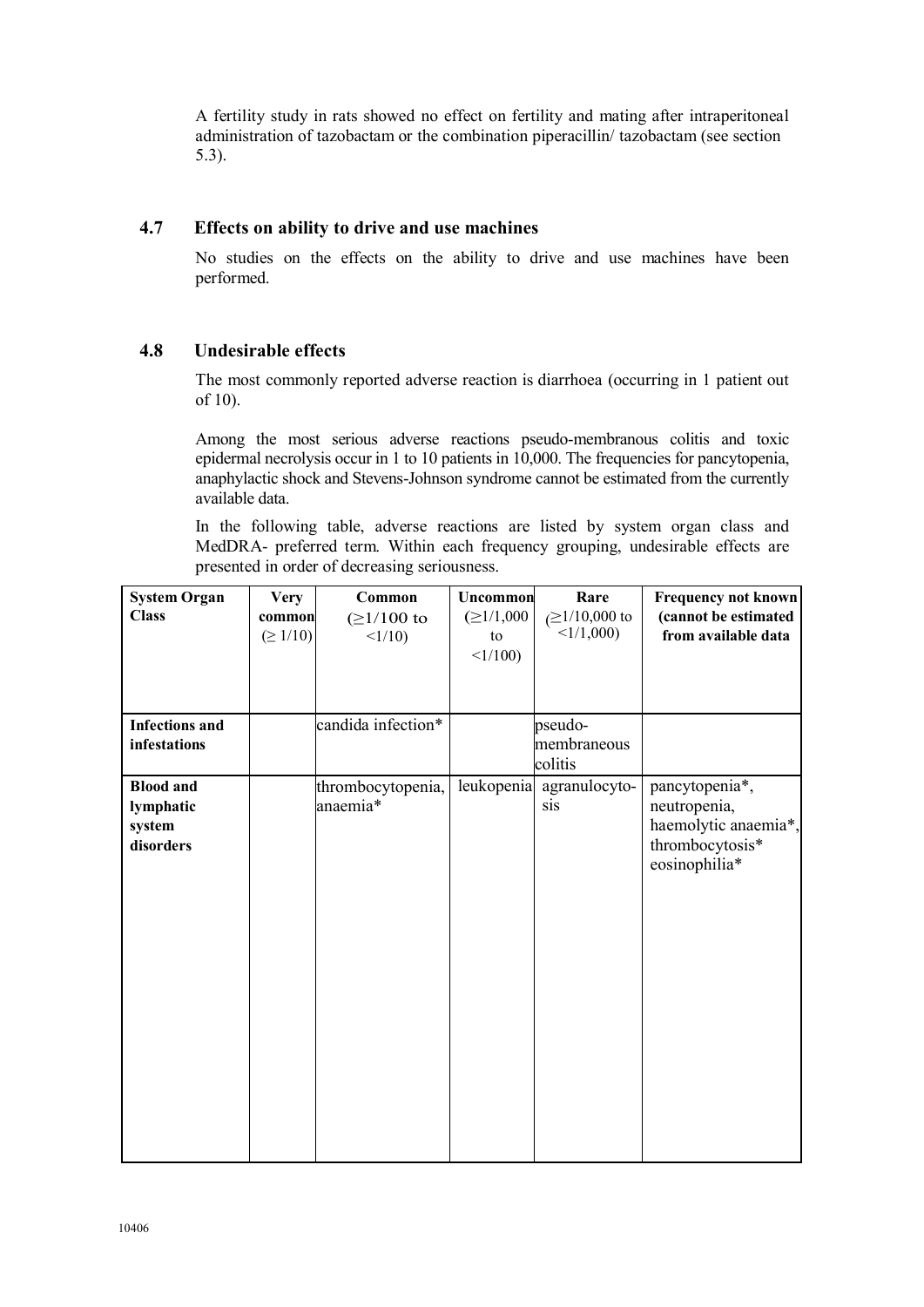| Immune system<br>disorders |  |  | anaphylactoid shock*,<br>anaphylactic shock*,<br>anaphylactoid<br>reaction*,<br>anaphylactic<br>reaction*,<br>hypersensitivity* |
|----------------------------|--|--|---------------------------------------------------------------------------------------------------------------------------------|
|                            |  |  |                                                                                                                                 |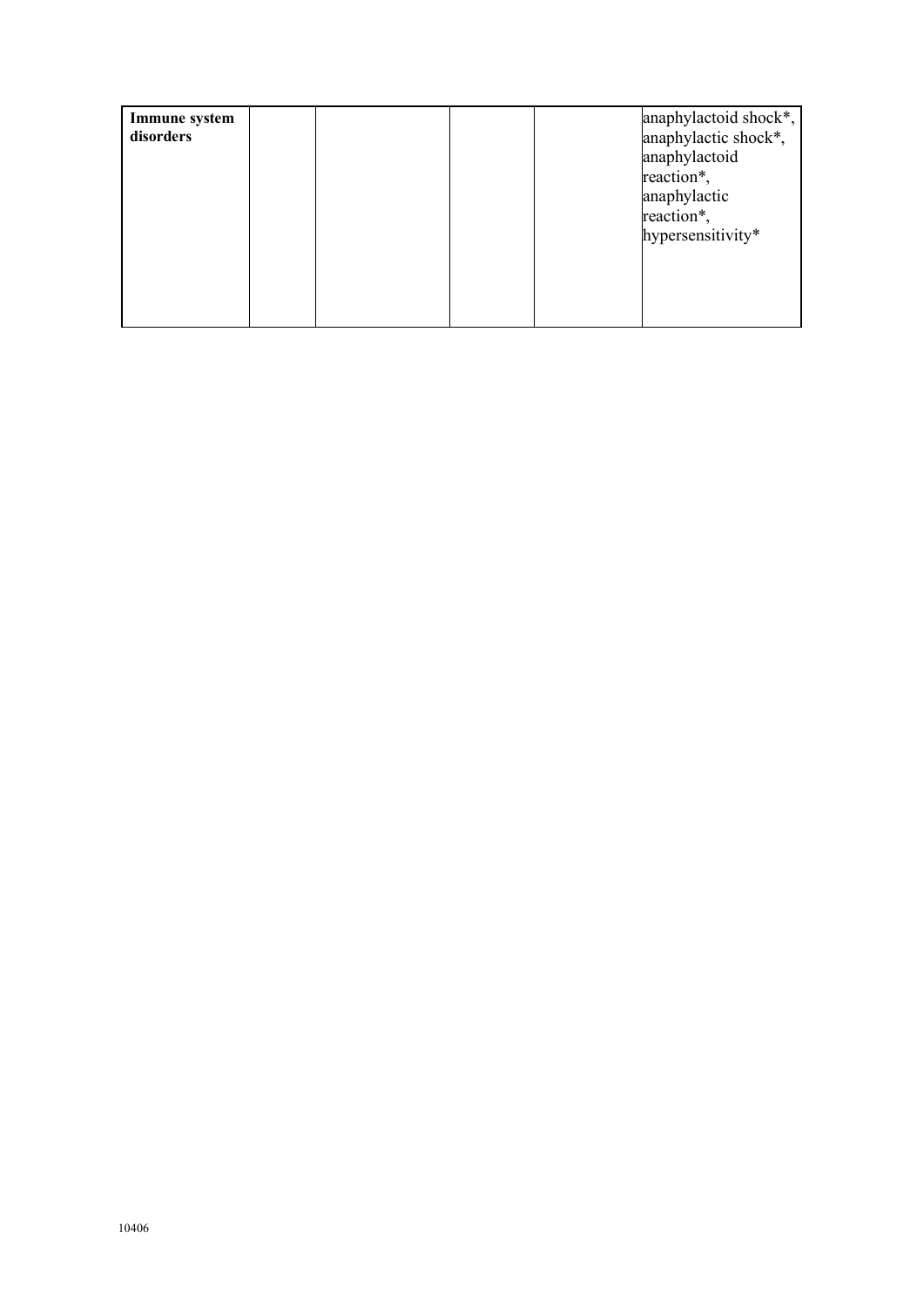| <b>Metabolism and</b> |                            | hypokalaemia,     |            |                        |
|-----------------------|----------------------------|-------------------|------------|------------------------|
| nutrition             |                            |                   |            |                        |
| disorders             |                            |                   |            |                        |
|                       |                            |                   |            |                        |
|                       |                            |                   |            |                        |
|                       |                            |                   |            |                        |
|                       |                            |                   |            |                        |
|                       |                            |                   |            |                        |
| Psychiatric           | insomnia                   |                   |            |                        |
| disorders             |                            |                   |            |                        |
|                       |                            |                   |            |                        |
|                       |                            |                   |            |                        |
|                       |                            |                   |            |                        |
|                       |                            |                   |            |                        |
|                       |                            |                   |            |                        |
|                       |                            |                   |            |                        |
|                       |                            |                   |            |                        |
| Nervous system        | headache                   |                   |            |                        |
| disorders             |                            |                   |            |                        |
|                       |                            |                   |            |                        |
| Vascular              |                            | hypotension,      |            |                        |
| disorders             |                            | thrombophlebitis, |            |                        |
|                       |                            | phlebitis,        |            |                        |
|                       |                            | flushing          |            |                        |
|                       |                            |                   |            |                        |
| Respiratory,          |                            |                   | epistaxis  | eosinophilic pneumonia |
| thoracic and          |                            |                   |            |                        |
| mediastinal           |                            |                   |            |                        |
|                       |                            |                   |            |                        |
| disorders             |                            |                   |            |                        |
|                       |                            |                   |            |                        |
| Gastrointestinal      | diarrhoea, abdominal pain, |                   | stomatitis |                        |
| disorders             | vomiting,                  |                   |            |                        |
|                       | nausea,                    |                   |            |                        |
|                       | constipation,              |                   |            |                        |
|                       | dyspepsia                  |                   |            |                        |
|                       |                            |                   |            |                        |
|                       |                            |                   |            |                        |
| Hepatobiliary         |                            |                   |            | hepatitis*, jaundice   |
| disorders             |                            |                   |            |                        |
|                       |                            |                   |            |                        |
|                       |                            |                   |            |                        |
|                       |                            |                   |            |                        |
|                       |                            |                   |            |                        |
|                       |                            |                   |            |                        |
|                       |                            |                   |            |                        |
|                       |                            |                   |            |                        |
|                       |                            |                   |            |                        |
|                       |                            |                   |            |                        |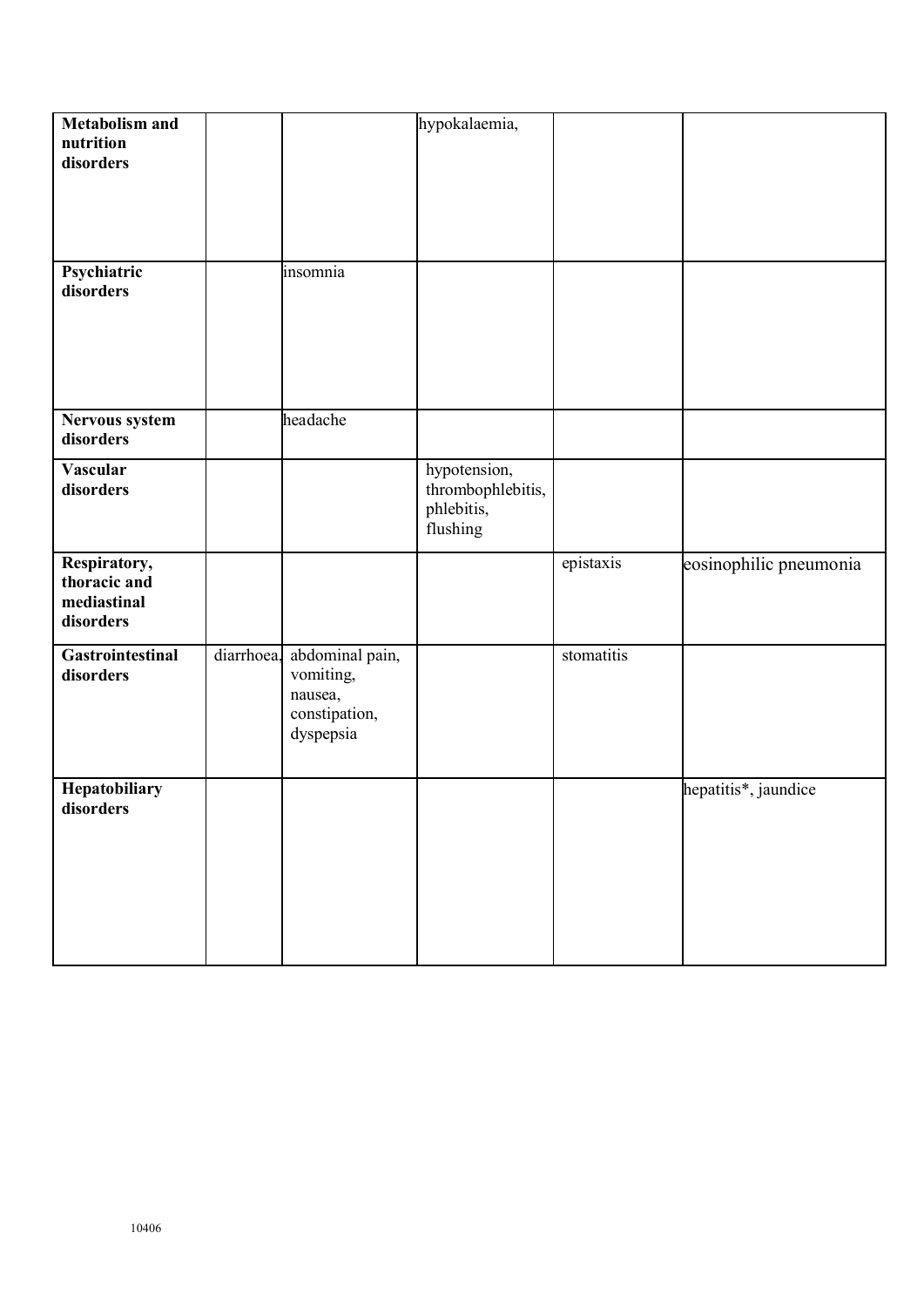| <b>Skin and</b><br>subcutaneous<br>tissue disorders                  | rash, pruritus                                                                                                                                                                                                                                                                                                                                      | erythema<br>multiforme*,<br>urticaria, rash<br>maculopapular*                                 | toxic<br>epidermal<br>necrolysis* | Stevens-Johnson<br>syndrome*, dermatitis<br>exfoliative drug reaction<br>with eosinophilia and<br>systemic symptoms<br>(DRESS)*, acute<br>generalised exanthematous<br>pustulosis (AGEP)*,<br>dermatitis bullous, purpura |
|----------------------------------------------------------------------|-----------------------------------------------------------------------------------------------------------------------------------------------------------------------------------------------------------------------------------------------------------------------------------------------------------------------------------------------------|-----------------------------------------------------------------------------------------------|-----------------------------------|---------------------------------------------------------------------------------------------------------------------------------------------------------------------------------------------------------------------------|
| Musculoskeletal<br>and connective<br>tissue disorders                |                                                                                                                                                                                                                                                                                                                                                     | arthralgia,<br>myalgia                                                                        |                                   |                                                                                                                                                                                                                           |
| <b>Renal and</b><br>urinary<br>disorders                             |                                                                                                                                                                                                                                                                                                                                                     |                                                                                               |                                   | renal failure,<br>tubulointerstitial<br>nephritis*                                                                                                                                                                        |
| <b>General</b><br>disorders and<br>administration<br>site conditions | pyrexia,<br>injection site<br>reaction                                                                                                                                                                                                                                                                                                              | chills                                                                                        |                                   |                                                                                                                                                                                                                           |
| <b>Investigations</b>                                                | alanine<br>aminotransferase<br>increased, aspartate<br>aminotransferase<br>increased, protein<br>total decreased,<br>blood albumin<br>decreased, Coombs<br>direct test positive,<br>blood creatinine<br>increased, blood<br>alkaline<br>phosphatase<br>increased, blood<br>urea increased,<br>activated partial<br>thromboplastin<br>time prolonged | blood glucose<br>decreased, blood<br>bilirubin<br>increased,<br>prothrombin time<br>prolonged |                                   | bleeding time<br>prolonged,<br>gammaglutamyltransferase<br>increased                                                                                                                                                      |

\*ADR identified post marketing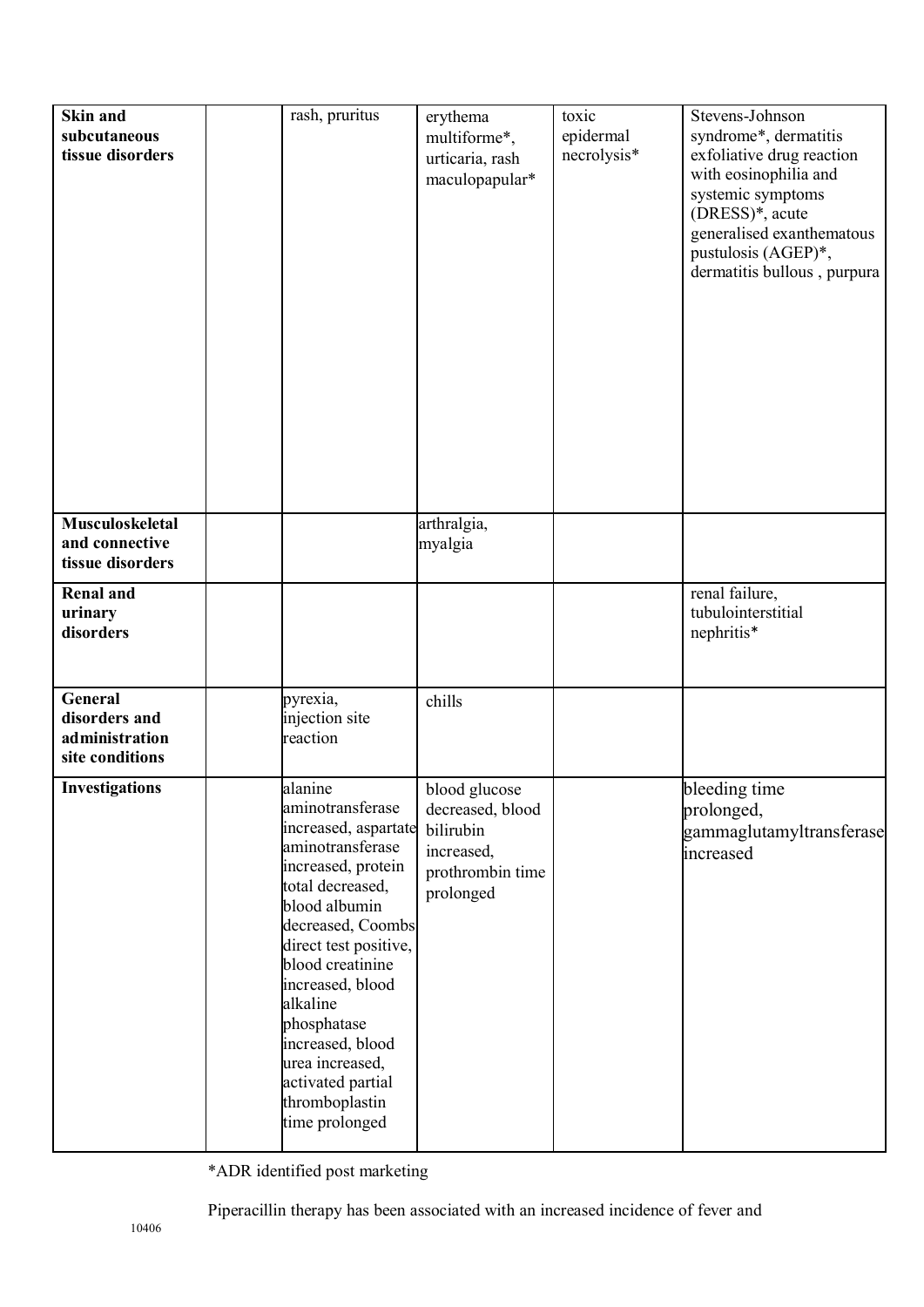rash in cystic fibrosis patients.

#### Reporting of suspected adverse reactions

Reporting suspected adverse reactions after authorisation of the medicinal product is important. It allows continued monitoring of the benefit/risk balance of the medicinal product. Healthcare professionals are asked to report any suspected adverse reactions via the Yellow Card Scheme:

Website: [www.mhra.gov.uk/yellowcard](http://www.mhra.gov.uk/yellowcard) or search for MHRA Yellow Card in the Google Play or Apple App Store

#### **4.9 Overdose**

#### **Symptoms**

There have been post-marketing reports of overdose with piperacillin/tazobactam. The majority of those events experienced, including nausea, vomiting, and diarrhoea, have also been reported with the usual recommended dosages. Patients may experience neuromuscular excitability or convulsions if higher than recommended doses are given intravenously (particularly in the presence of renal failure).

#### Treatment

In the event of an overdose, piperacillin/tazobactam treatment should be discontinued. No specific antidote is known.

Treatment should be supportive and symptomatic according to the patient's clinical presentation.

Excessive serum concentrations of either piperacillin or tazobactam may be reduced by haemodialysis (see section 4.4).

## **5 PHARMACOLOGICAL PROPERTIES**

#### **5.1 Pharmacodynamic properties**

Pharmacotherapeutic group: Antibacterials for systemic use, Combinations of penicillins incl. beta-lactamase inhibitors; ATC code: J01C R05

#### Mechanism of action

Piperacillin, a broad spectrum, semisynthetic penicillin exerts bactericidal activity by inhibition of both septum and cell wall synthesis.

Tazobactam, a beta-lactam structurally related to penicillins, is an inhibitor of many beta-lactamases, which commonly cause resistance to penicillins and cephalosporins but it doesn't inhibit AmpC enzymes or metallo beta-lactamases. Tazobactam extends the antibiotic spectrum of piperacillin to include many beta-lactamase producing bacteria that have acquired resistance to piperacillin alone.

#### Pharmacokinetic / Pharmacodynamic relationship

The time above the minimum inhibitory concentration (T>MIC) is considered to be the major pharmacodynamic determinant of efficacy for piperacillin.

#### Mechanism of resistance

The two main mechanisms of resistance to piperacillin / tazobactam are:

− Inactivation of the piperacillin component by those beta-lactamases that are not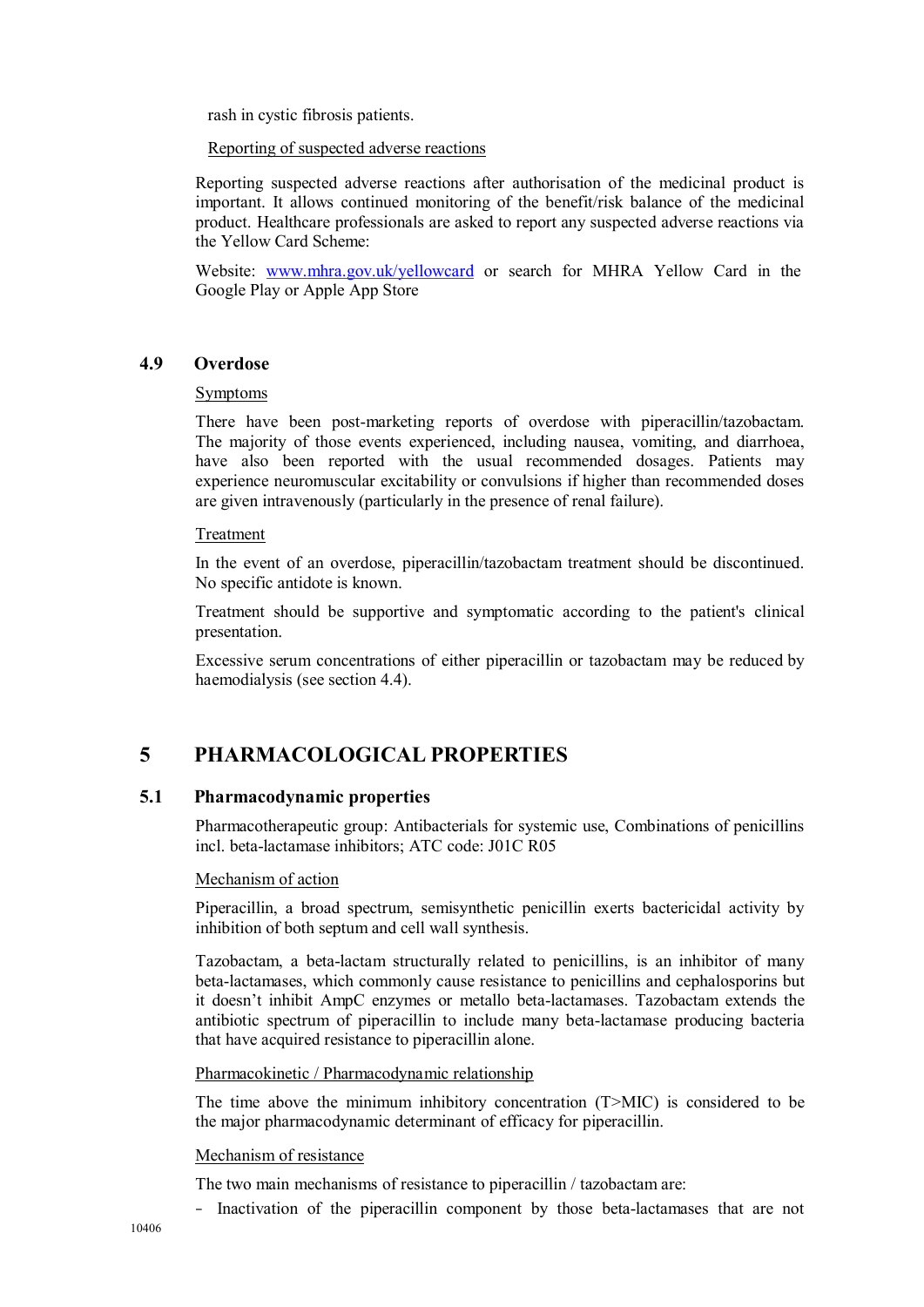inhibited by tazobactam: beta-lactamases in the Molecular class B, C and D. In addition, tazobactam does not provide protection against extended-spectrum betalactamases (ESBLs) in the Molecular class A and D enzyme groups.

− Alteration of penicillin-binding proteins (PBPs), which results in the reduction of the affinity of piperacillin for the molecular target in bacteria.

Additionally, alterations in bacterial membrane permeability, as well as expression of multi-drug efflux pumps, may cause or contribute to bacterial resistance to piperacillin / tazobactam, especially in Gram-negative bacteria.

Breakpoints

**EUCAST Clinical MIC Breakpoints for Piperacillin / Tazobactam (EUCAST Clinical Break point Table Version 10.0, valid from 2020-01-01).**

|           |  | For Susceptibility Testing Purposes, the Concentration of Tazobactam is fixed |  |  |
|-----------|--|-------------------------------------------------------------------------------|--|--|
| at 4 mg/l |  |                                                                               |  |  |

| Pathogen                                                     | Species-related breakpoints $(S\leq/R$ ),<br>mg/L of piperacillin |
|--------------------------------------------------------------|-------------------------------------------------------------------|
| <i>Enterobacterales</i> (formerly<br>Enterobacteriaceae)     | 8/16                                                              |
| Pseudomonas aeruginosa                                       | $\leq 0.001/16$ <sup>1</sup>                                      |
| Staphylococcus species                                       |                                                                   |
| <i>Enterococcus</i> species                                  | 3                                                                 |
| <i>Streptococcus</i> Groups A, B, C, and G                   | $\overline{4}$                                                    |
| Streptococcus pneumoniae                                     | $-5$                                                              |
| Viridans group streptococci                                  | -6                                                                |
| Haemophilus influenzae                                       | 0.25/0.25                                                         |
| Moraxella catarrhalis                                        |                                                                   |
| Gram-positive anaerobes (except<br>Clostridioides difficile) | 8/16                                                              |
| Gram-negative anaerobes                                      | 8/16                                                              |
| Non-species related (PK/PD) breakpoints                      | 4/16                                                              |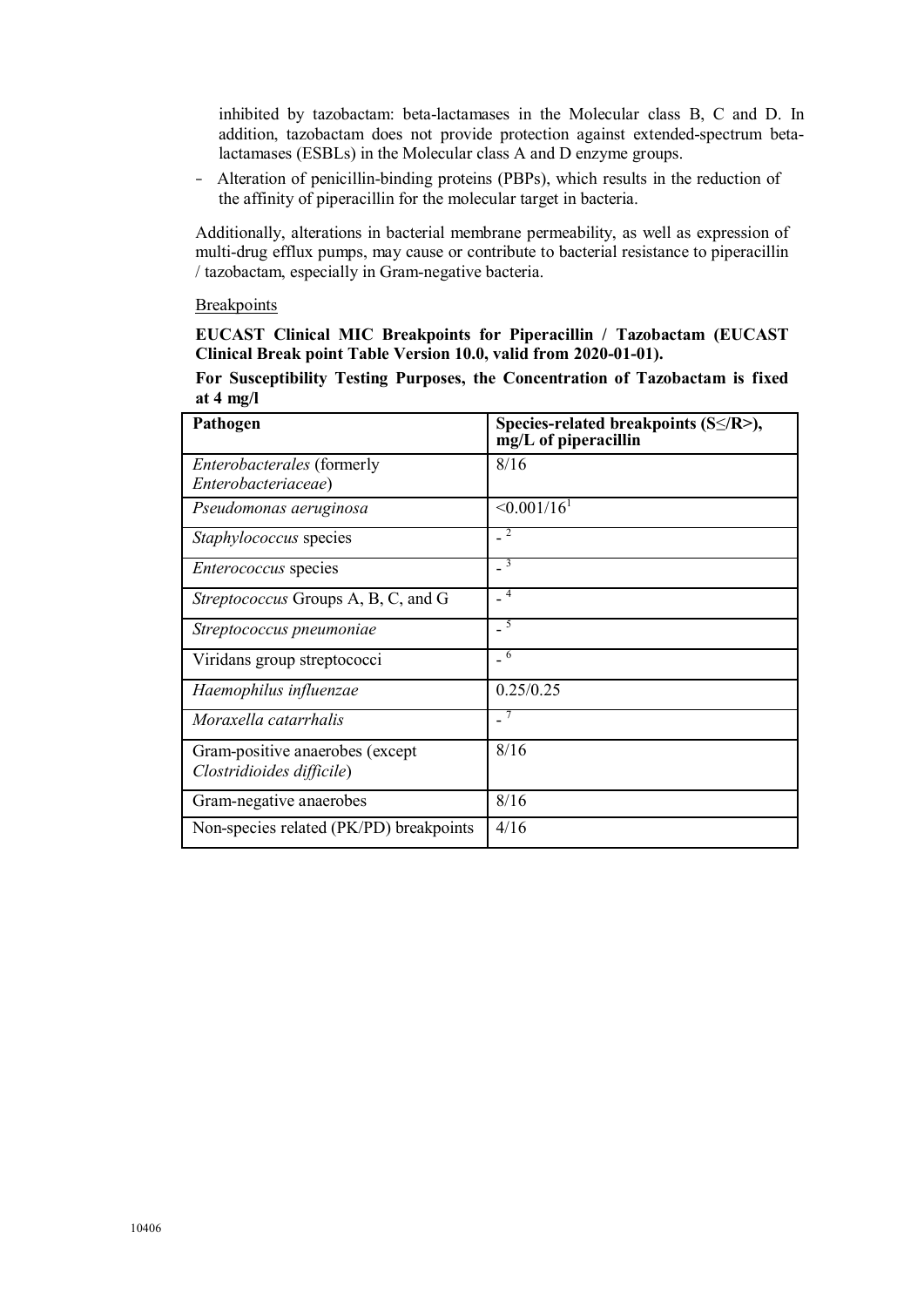<sup>1</sup>For several agents, EUCAST has introduced breakpoints which categorise wild-type organisms (organisms without phenotypically detectable acquired resistance mechanisms to the agent) as "Susceptible, increased exposure (I)" instead of "Susceptible, standard dosing regimen (S)". Susceptible breakpoints for these organism-agent combinations are listed as arbitrary, "off scale" breakpoints of  $S \le 0.001$  mg/L.

 $^{2}$ Most staphylococci are penicillinase producers, and some are methicillin resistant. Either mechanism renders them resistant to benzylpenicillin, phenoxymethylpenicillin, ampicillin, amoxicillin, piperacillin and ticarcillin. Staphylococci that test susceptible to benzylpenicillin and cefoxitin can be reported susceptible to all penicillins. Staphylococci that test resistant to benzylpenicillin but susceptible to cefoxitin are susceptible to βlactamase inhibitor combinations, the isoxazolylpenicillins (oxacillin, cloxacillin, dicloxacillin and flucloxacillin) and nafcillin. For agents given orally, care to achieve sufficient exposure at the site of the infection should be exercised. Staphylococci that test resistant to cefoxitin are resistant to all penicillins. Ampicillin susceptible *S. saprophyticus* are *mecA*-negative and susceptible to ampicillin, amoxicillin and piperacillin (without or with a betalactamase inhibitor).

<sup>3</sup>Susceptibility to ampicillin, amoxicillin and piperacillin (with and without betalactamase inhibitor) can be inferred from ampicillin. Ampicillin resistance is uncommon in *E. faecalis* (confirm with MIC) but common in E. faecium.

<sup>4</sup>The susceptibility of *Streptococcus* groups A, B, C and G to penicillins is inferred from the benzylpenicillin susceptibility with the exception of phenoxymethylpenicillin and isoxazolylpenicillins for *Streptococcus* group B. Streptococcus groups A, B, C and G do not produce beta-lactamase. The addition of a beta-lactamase inhibitor does not add clinical benefit.

<sup>5</sup>The oxacillin 1 μg disk screen test or a benzylpenicillin MIC test shall be used to exclude beta-lactam resistance mechanisms. When the screen is negative (oxacillin inhibition zone  $\geq$ 20 mm, or benzylpenicillin MIC  $\leq$ 0.06 mg/L) all beta-lactam agents for which clinical breakpoints are available, including those with "Note" can be reported susceptible without further testing, except for cefaclor, which if reported, should be reported as "susceptible, increased exposure" (I). *Streptococcus pneumoniae* do not produce beta-lactamase. The addition of a beta-lactamase inhibitor does not add clinical benefit. Susceptibility inferred from ampicillin (MIC or zone diameter).

 $\overline{6}$ For isolates susceptible to benzylpenicillin, susceptibility can be inferred from benzylpenicillin or ampicillin. For isolates resistant to benzylpenicillin, susceptibility is inferred from ampicillin.

<sup>7</sup>Susceptibility can be inferred from amoxicillin-clavulanic acid.

#### Susceptibility

The prevalence of acquired resistance may vary geographically and with time for selected species, and local information on resistance is desirable, particularly when treating severe infections. As necessary, expert advice should be sought when the local prevalence of resistance is such that the utility of the agent in at least some types of infections is questionable.

**Groupings of relevant species according to piperacillin/ tazobactam susceptibility**

**COMMONLY SUSCEPTIBLE SPECIES**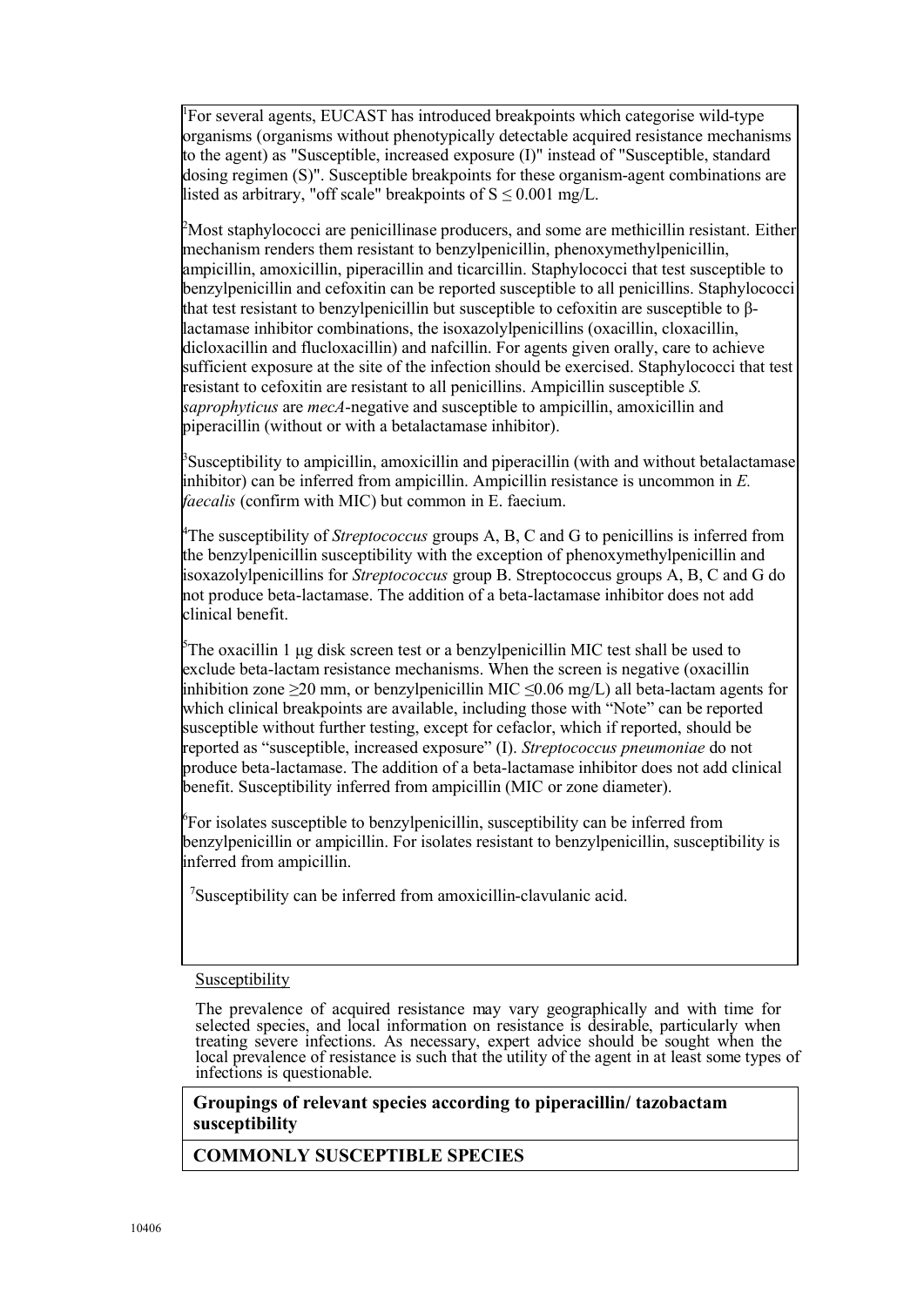Aerobic Gram-positive micro-organisms

*Enterococcus faecalis* (ampicillin- or penicillin-susceptible isolates only)

*Listeria monocytogenes*

*Staphylococcus aureus* (methicillin-susceptible isolates only)

*Staphylococcus* species, *coagulase negative* (methicillin-susceptible isolates only) *Streptococcus agalactiae* (Group B streptococci)†

*Streptococcus pyogenes* (Group A streptococci)†

Aerobic Gram-negative micro-organisms

*Citrobacter koseri* 

*Haemophilus influenzae* 

*Moraxella catarrhalis* 

Proteus mirabilis

Anaerobic Gram-positive micro-organisms

*Clostridium species* 

*Eubacterium species.* 

Anaerobic gram-positive cocci ††

Anaerobic Gram-negative micro-organisms

*Bacteroides fragilis* group

*Fusobacterium* species

*Porphyromonas* species

*Prevotella* species

#### **SPECIES FOR WHICH ACQUIRED RESISTANCE MAY BE A PROBLEM**

Aerobic Gram-positive micro-organisms

*Enterococcus faecium*

*Streptococcus pneumonia † Streptococcus viridans group†*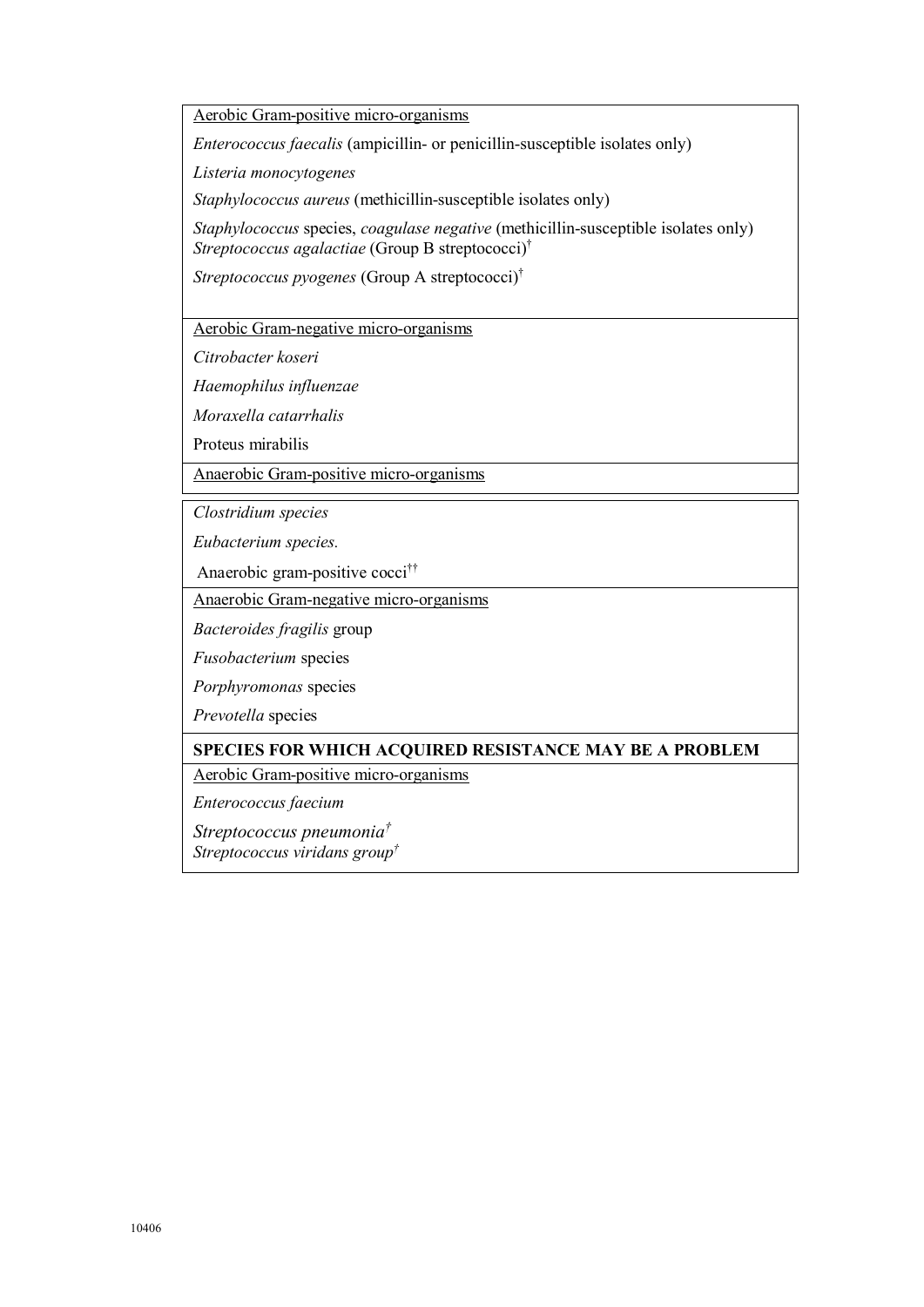Aerobic Gram-negative micro-organisms

*Acinetobacter baumannii*

*Citrobacter freundii* 

*Enterobacter* species*.* 

*Escherichia coli* 

*Klebsiella pneumonia* 

*Morganella morganii* 

*Proteus vulgaris* 

*Providencia* ssp.

*Pseudomonas aeruginosa* 

*Serratia* species

### **INHERENTLY RESISTANT ORGANISMS**

Aerobic Gram-positive micro-organisms

*Corynebacterium jeikeium*

Aerobic Gram-negative micro-organisms

*Burkholderia cepacia* 

*Legionella species Ochrobactrum anthropi*

*Stenotrophomonas maltophilia* 

Other microorganisms

*Chlamydophilia pneumonia*

*Mycoplasma pneumonia*

† Streptococci are not β-lactamase producing bacteria; resistance in these organisms is due to alterations in penicillin-binding proteins (PBPs) and, therefore, susceptible isolates are susceptible to piperacillin alone. Penicillin resistance has not been reported in S. *pyogenes*.

†† Including *Anaerococcus, Finegoldia, Parvimonas, Peptoniphilus*, and *Peptostreptococcus spp.*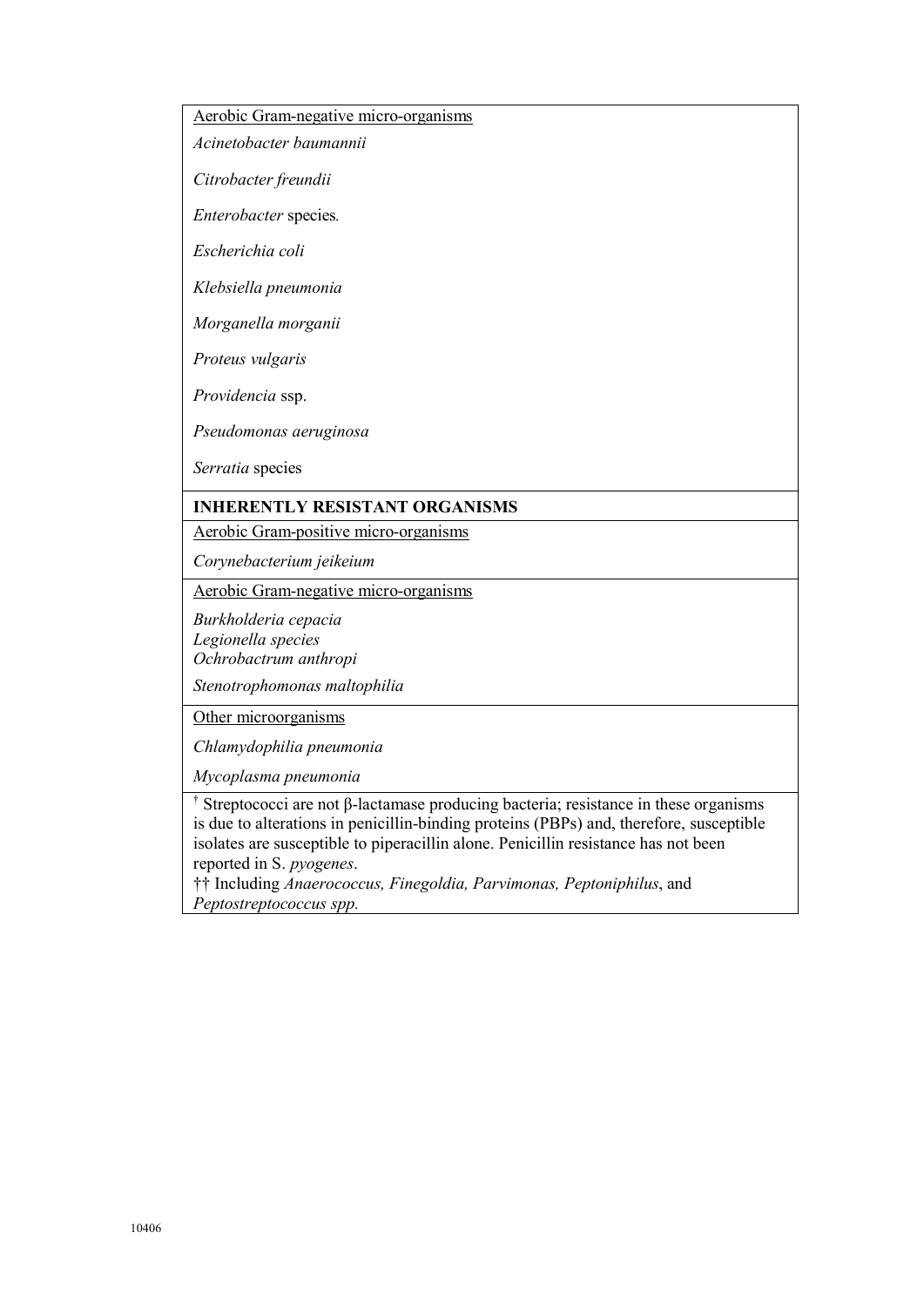#### **5.2 Pharmacokinetic properties**

#### Absorption

The peak piperacillin and tazobactam concentrations after 4g/ 0.5g administered over 30 minutes by intravenous infusion are 298μg/ml and 34μg/ml respectively.

#### Distribution

Both piperacillin and tazobactam are approximately 30% bound to plasma proteins. The protein binding of either piperacillin or tazobactam is unaffected by the presence of the other compound. Protein binding of the tazobactam metabolite is negligible.

Piperacillin/tazobactam is widely distributed in tissue and body fluids including intestinal mucosa, gall bladder, lung, bile and bone. Mean tissue concentrations are generally 50 to 100% of those in plasma. Distribution into cerebrospinal fluid is low in subjects with non-inflamed meninges, as with other penicillins.

#### Biotransformation

Piperacillin is metabolised to a minor microbiologically active desethyl metabolite. Tazobactam is metabolised to a single metabolite that has been found to be microbiologically inactive.

#### Elimination

Piperacillin and tazobactam are eliminated via the kidney by glomerular filtration and tubular secretion.

Piperacillin is excreted rapidly as unchanged substance, with 68% of the administered dose appearing in the urine. Tazobactam and its metabolite are eliminated primarily by renal excretion, with 80% of the administered dose appearing as unchanged drug and the remainder as the single metabolite. Piperacillin, tazobactam, and desethyl piperacillin are also secreted into the bile.

Following single or multiple doses of piperacillin/tazobactam to healthy subjects, the plasma half-life of piperacillin and tazobactam ranged from 0.7 to 1.2 hours and was unaffected by dose or duration of infusion. The elimination half-lives of both piperacillin and tazobactam are increased with decreasing renal clearance.

There are no significant changes in piperacillin pharmacokinetics due to tazobactam. Piperacillin appears to reduce the rate of elimination of tazobactam.

#### Special populations

The half-life of piperacillin and of tazobactam increases by approximately 25% and 18%, respectively, in patients with hepatic cirrhosis compared to healthy subjects.

The half-life of piperacillin and of tazobactam increases with decreasing creatinine clearance. The increase in half-life is two-fold and four-fold for piperacillin and tazobactam, respectively, at creatinine clearance below 20ml/min compared to patients with normal renal function.

Haemodialysis removes 30% to 50% of piperacillin/ tazobactam, with an additional 5% of the tazobactam dose removed as the tazobactam metabolite. Peritoneal dialysis removes approximately 6% and 21% of the piperacillin and tazobactam doses, respectively, with up to 18% of the tazobactam dose removed as the tazobactam metabolite.

#### *Paediatric patients*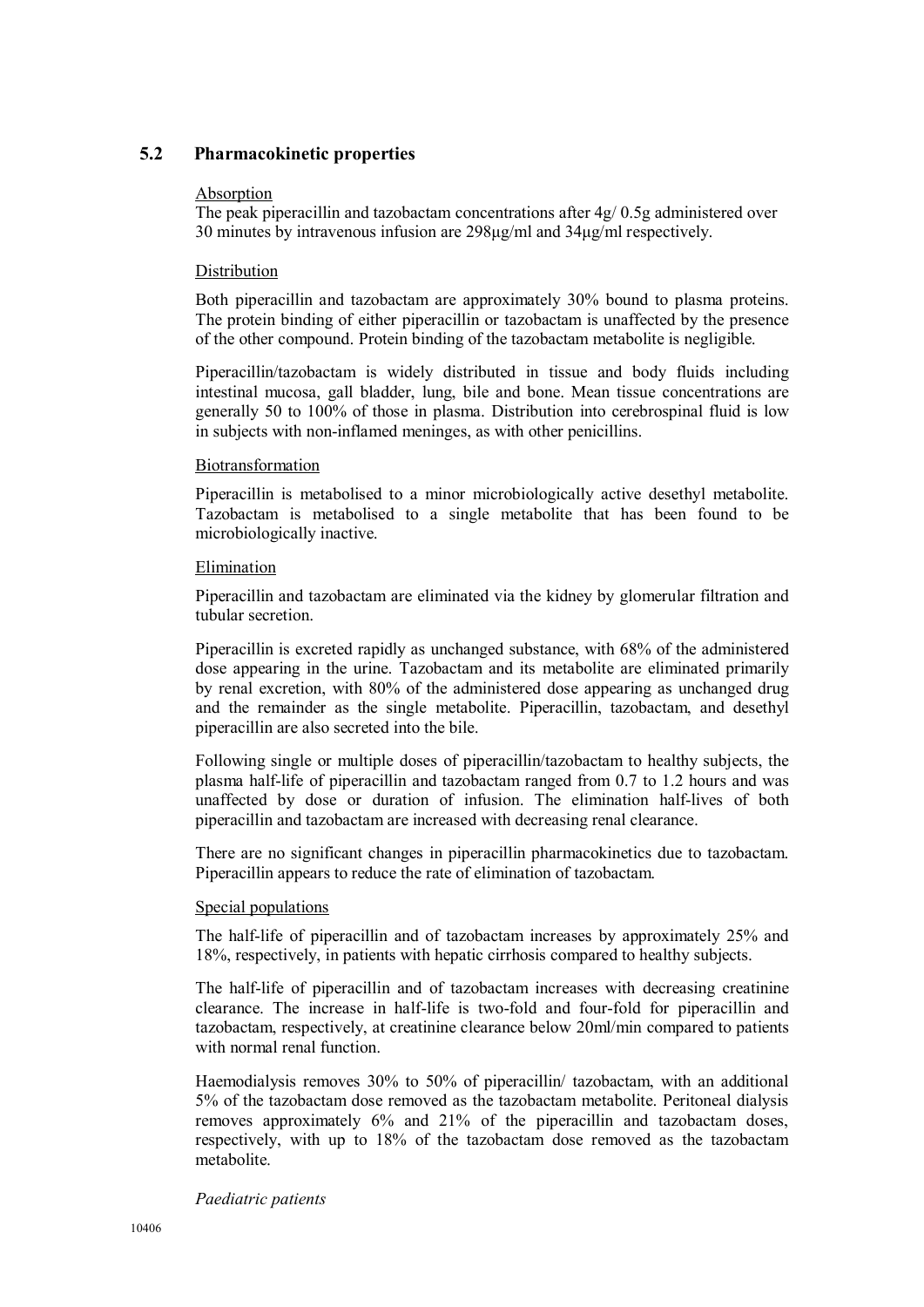In a population PK analysis, estimated clearance for 9 month-old to 12 year-old patients was comparable to adults, with a population mean (SE) value of 5.64 (0.34) ml/min/kg. The piperacillin clearance estimate is 80% of this value for paediatric patients 2-9 months of age. The population mean (SE) for piperacillin volume of distribution is 0.243 (0.011) l/kg and is independent of age.

#### *Elderly patients*

The mean half-life for piperacillin and tazobactam were 32% and 55% longer, respectively, in the elderly compared with younger subjects. This difference may be due to age-related changes in creatinine clearance.

#### *Race*

No difference in piperacillin or tazobactam pharmacokinetics was observed between Asian (n=9) and Caucasian (n=9) healthy volunteers who received single  $4g/0.5g$ doses.

#### **5.3 Preclinical safety data**

Non-clinical data reveal no special hazard for humans based on conventional studies of repeated dose toxicity and genotoxicity. Carcinogenicity studies have not been conducted with piperacillin/tazobactam.

A fertility and general reproduction study in rats using intraperitoneal administration of tazobactam or the combination of piperacillin/ tazobactam reported a decrease in litter size and an increase in foetuses with ossification delays and variations of ribs, concurrent with maternal toxicity. Fertility of the F1 generation and embryonic development of the F2 generation was not impaired.

Teratogenicity studies using intravenous administration of tazobactam or the combination piperacillin/tazobactam in mice and rats resulted in slight reductions in rat foetal weights at maternally toxic doses but did not show teratogenic effects.

Peri/postnatal development was impaired (reduced pup weights, increase in stillbirths increase in pup mortality) concurrent with maternal toxicity after intraperitoneal administration of tazobactam or the combination piperacillin/tazobactam in the rat.

## **6 PHARMACEUTICAL PARTICULARS**

#### **6.1 List of excipients**

None

#### **6.2 Incompatibilities**

This medicinal product must not be mixed with other medicinal products except those mentioned in section 6.6.

Whenever piperacillin/tazobactam is used concurrently with another antibiotic (e.g. aminoglycosides), the drugs must be administered separately. The mixing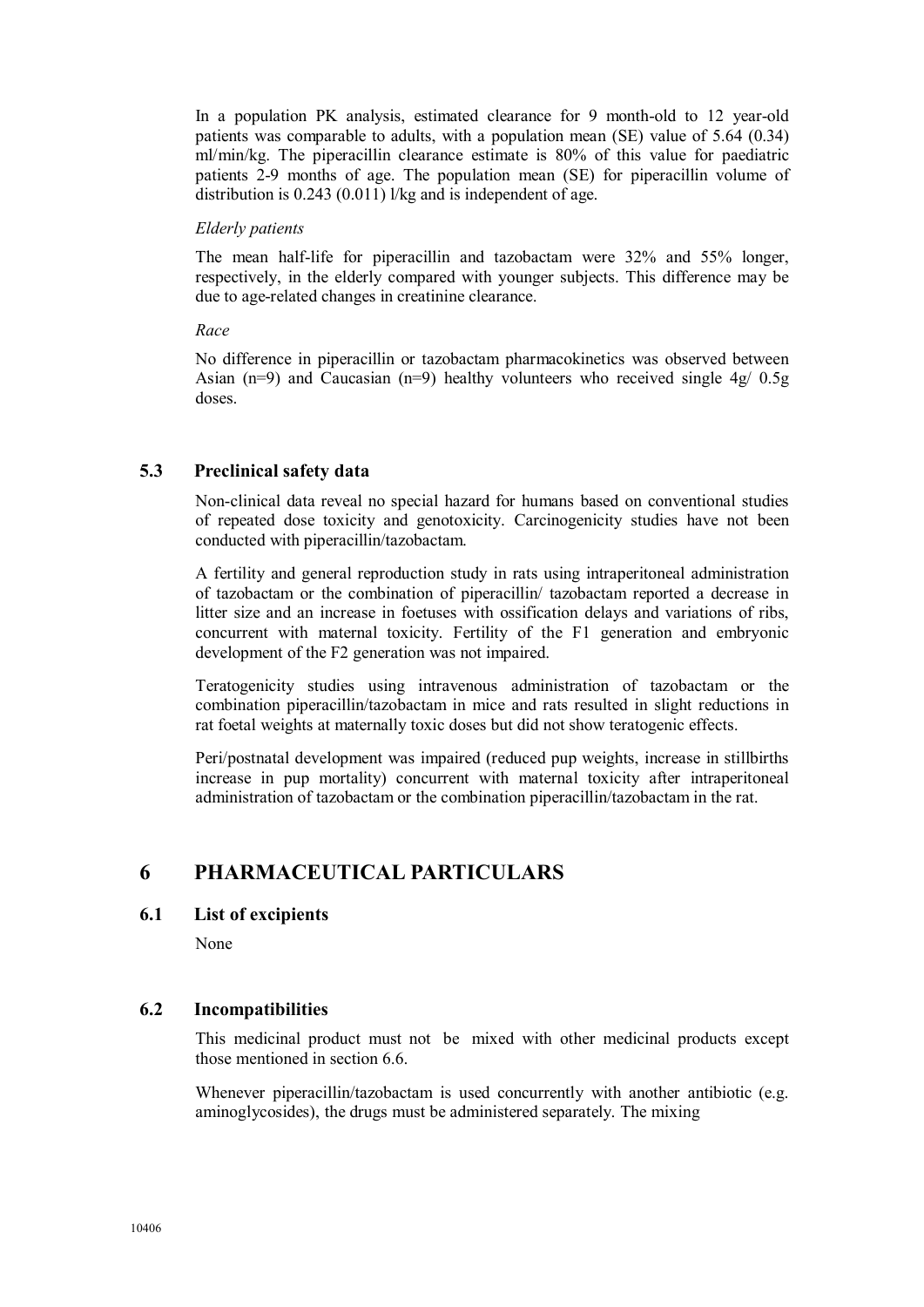of piperacillin/tazobactam with an aminoglycoside *in vitro* can result in substantial inactivation of the aminoglycoside.

Piperacillin/tazobactam should not be mixed with other substances in a syringe or infusion bottle since compatibility has not been established.

Piperacillin/tazobactam should be administered through an infusion set separately from any other drugs unless compatibility is proven.

Due to chemical instability, piperacillin/tazobactam should not be used in solutions that contain sodium bicarbonate.

Lactated Ringer's solution is not compatible with piperacillin/tazobactam.

Piperacillin/tazobactam should not be added to blood products or albumin hydrolysates.

#### **6.3 Shelf life**

*Unopened*: 2 years

*After reconstitution*

After reconstitution, chemical and physical in-use stability has been demonstrated for 24 hours when stored in a refrigerator at 2-8ºC.

*After reconstitution and dilution*:

After reconstitution and dilution, chemical and physical in-use stability has been demonstrated for 48 hours when stored in a refrigerator at 2-8ºC.

From a microbiological point of view, once opened, the product should be used immediately.

If not used immediately, in-use storage times and conditions prior to use are the responsibility of the user and would normally not be longer than 24 hours at 2-8ºC, unless reconstitution has taken place in controlled and validated aseptic conditions.

#### **6.4 Special precautions for storage**

Do not store above 25ºC.

For storage conditions of the reconstituted/diluted medicinal product, see section 6.3.

#### **6.5 Nature and contents of container**

Type II glass vial (50ml) with bromobutyl rubber stopper and aluminium cap with polypropylene flip-off system.

Pack size: 1 x 1 vial, 5 x 1 vial, 10 x 1 vial, 12 x 1 vial

Not all pack sizes may be marketed.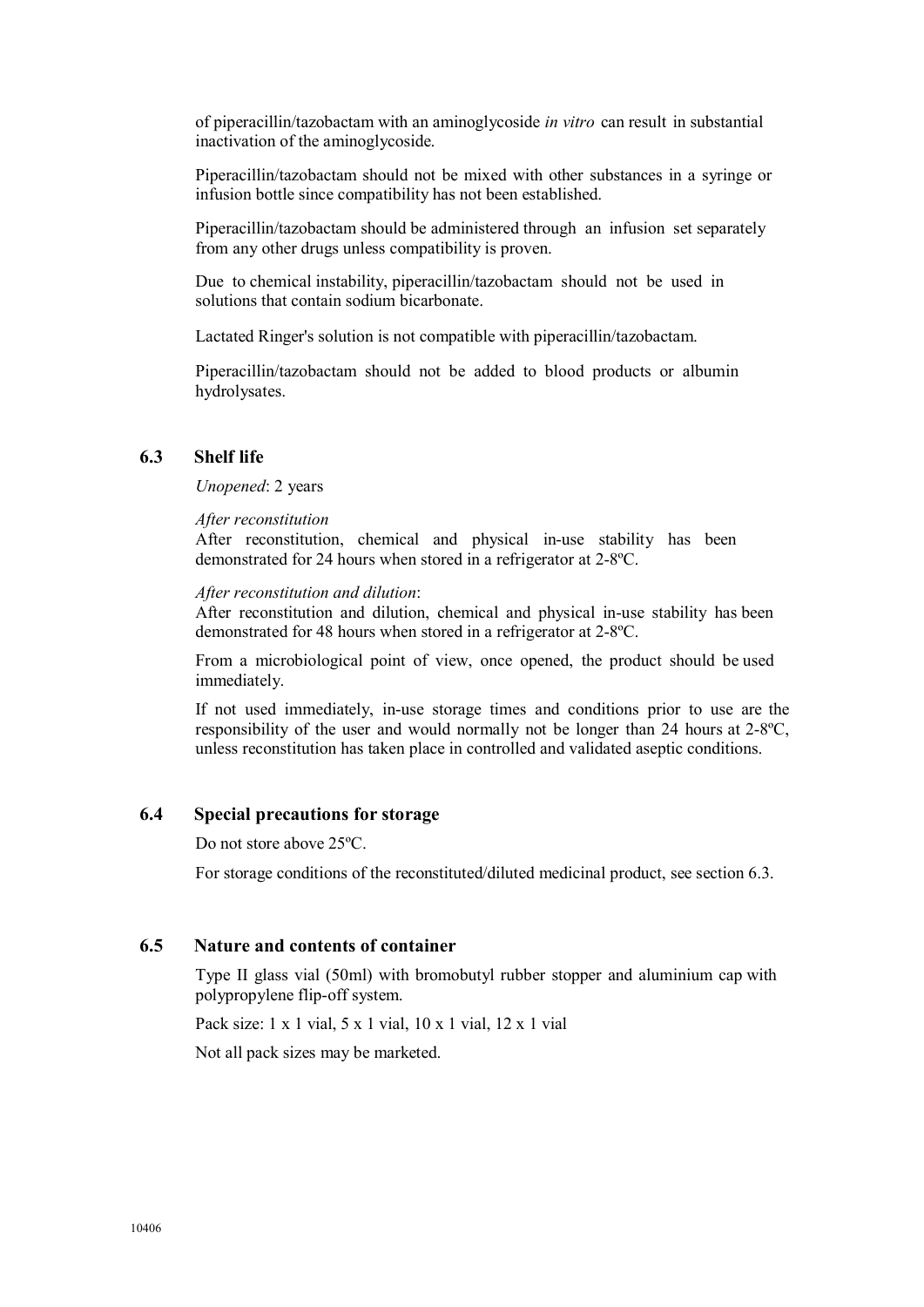#### **6.6 Special precautions for disposal**

The reconstitution and dilution is to be made under aseptic conditions. The solution is to be inspected visually for particulate matter and discolouration prior to administration. The solution should only be used if the solution is clear and free from particles.

#### Intravenous use

Reconstitute each vial with the volume of solvent shown in the table below, using one of the compatible solvents for reconstitution. To reconstitute, tap lightly the vial to loosen powder from the bottom and sides. Wet all of the internal surface of the vial with solvent whilst shaking continuously. Shake until the powder is dissolved, reconstitution generally occurs within 5 to 10 minutes (for details on handling, please see below).

| Content of vial                                    | Volume of solvent* to be<br>added to vial |
|----------------------------------------------------|-------------------------------------------|
| $2g/0.25g$ (2 g piperacillin and 0.25g tazobactam) | 10 <sub>ml</sub>                          |
| $4g/0.5g$ (4g piperacillin and 0.5g tazobactam)    | 20ml                                      |

\* Compatible solvents for reconstitution:

- 0.9% (9mg/ml) sodium chloride solution for injection
- Water for injections<sup>(1)</sup>
- (1) Maximum recommended volume of water for injection per dose is 50ml.

The reconstituted solutions should be withdrawn from the vial by syringe. When reconstituted as directed, the vial contents withdrawn by syringe will provide the labelled amount of piperacillin and tazobactam.

The reconstituted solutions may be further diluted to the desired volume (e.g. 50ml to 150ml) with one of the following compatible solvents:

- Water for injections  $(1)$
- 0.9% (9 mg/ml) sodium chloride solution for injection
- Dextrose 5%

For single use only. Discard any unused solution.

Any unused product or waste material should be disposed of in accordance with local requirements.

## **7 MARKETING AUTHORISATION HOLDER**

Stragen UK Ltd Castle Court 41 London Road Reigate Surrey RH2 9RJ

## **8 MARKETING AUTHORISATION NUMBER(S)**

PL 21844/0016